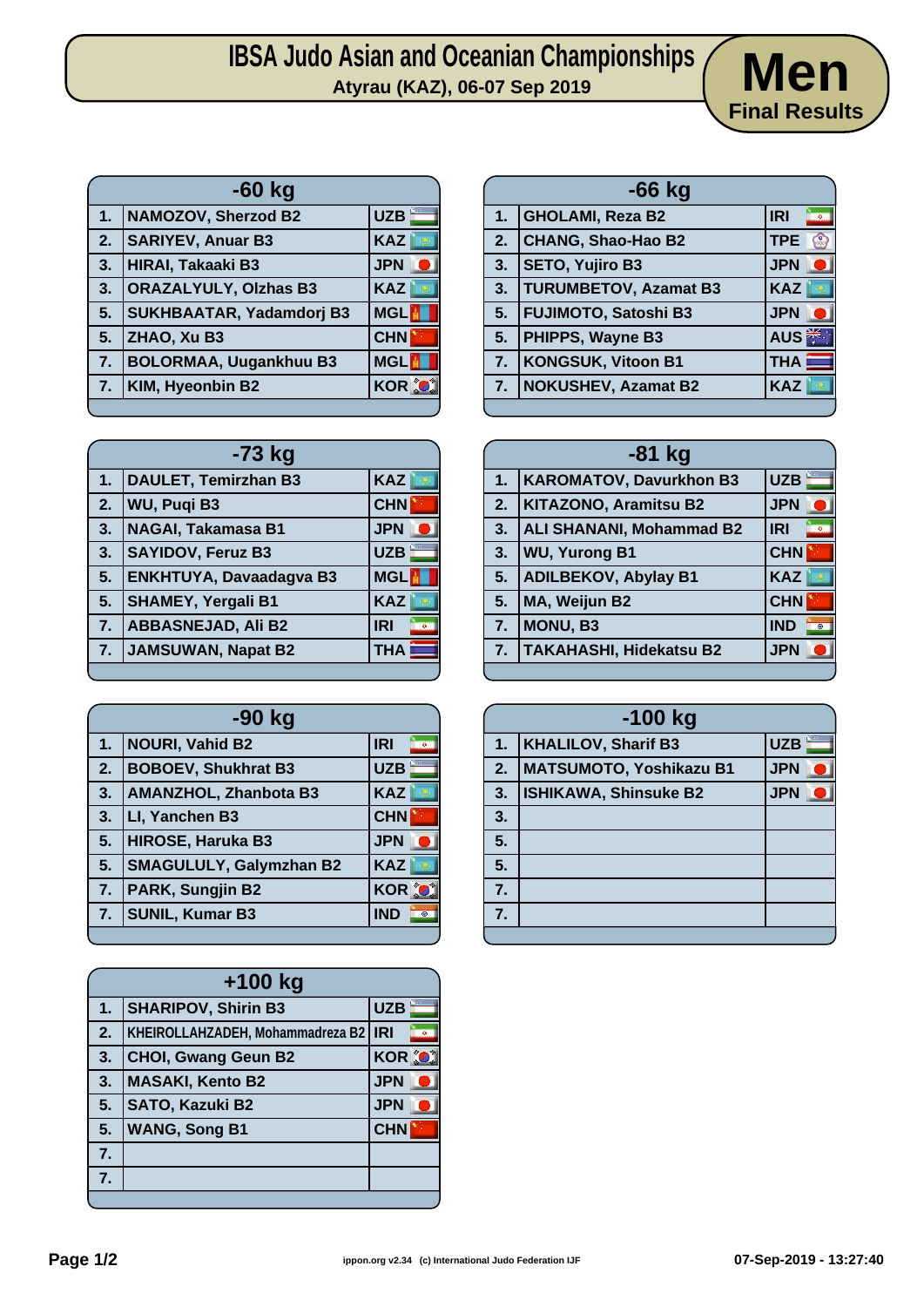| $-48$ kg |                             |                  |
|----------|-----------------------------|------------------|
| 1.       | LEE, Kai Lin B2             | TPE <sup>3</sup> |
| 2.       | <b>KHURRAMOVA, Lobar B3</b> | UZB              |
| 3.       | LI, Liqing B2               | <b>CHN</b>       |
| 3.       |                             |                  |
| 5.       |                             |                  |
| 5.       |                             |                  |
| 7.       |                             |                  |
| 7.       |                             |                  |
|          |                             |                  |

| -57 kg |                                 |            |  |
|--------|---------------------------------|------------|--|
| 1.     | <b>SAMANDAROVA, Parvina B3</b>  | <b>UZB</b> |  |
| 2.     | <b>GARINI, Melinda Artia B3</b> | <b>INA</b> |  |
| 3.     |                                 |            |  |
| 3.     |                                 |            |  |
| 5.     |                                 |            |  |
| 5.     |                                 |            |  |
| 7.     |                                 |            |  |
| 7.     |                                 |            |  |
|        |                                 |            |  |

|    | -70 kg                     |            |  |
|----|----------------------------|------------|--|
| 1. | <b>ALIBOEVA, Vasila B3</b> | <b>UZB</b> |  |
| 2. | <b>WANG, Ping B2</b>       | <b>CHN</b> |  |
| 3. |                            |            |  |
| 3. |                            |            |  |
| 5. |                            |            |  |
| 5. |                            |            |  |
| 7. |                            |            |  |
| 7. |                            |            |  |
|    |                            |            |  |

| $-52$ kg |                                |                    |
|----------|--------------------------------|--------------------|
| Æ        | <b>SALAEVA, Sevinch B3</b>     | <b>UZB</b>         |
| 2.       | LI, Yanging B2                 | <b>CHN</b>         |
| 3.       | <b>WONGCHOMPHU, Methini B1</b> | THA $\blacksquare$ |
| 3.       |                                |                    |
| 5.       |                                |                    |
| 5.       |                                |                    |
| 7.       |                                |                    |
| 7.       |                                |                    |
|          |                                |                    |

**Final Results**

|                  | $-63$ kg                      |            |  |  |  |  |  |  |
|------------------|-------------------------------|------------|--|--|--|--|--|--|
| 1.               | <b>WANG, Yue B2</b>           | <b>CHN</b> |  |  |  |  |  |  |
| 2.               | <b>SHERIPBOEVA, Nafisa B3</b> | <b>UZB</b> |  |  |  |  |  |  |
| 3.               |                               |            |  |  |  |  |  |  |
| 3.               |                               |            |  |  |  |  |  |  |
| $\overline{5}$ . |                               |            |  |  |  |  |  |  |
| 5.               |                               |            |  |  |  |  |  |  |
| 7.               |                               |            |  |  |  |  |  |  |
| 7.               |                               |            |  |  |  |  |  |  |
|                  |                               |            |  |  |  |  |  |  |

|    | $+70$ kg                    |            |  |  |  |  |  |
|----|-----------------------------|------------|--|--|--|--|--|
| 1. | <b>WANG, Hongyu B2</b>      | <b>CHN</b> |  |  |  |  |  |
| 2. | <b>BAIBATINA, Zarina B2</b> | <b>KAZ</b> |  |  |  |  |  |
| 3. |                             |            |  |  |  |  |  |
| 3. |                             |            |  |  |  |  |  |
| 5. |                             |            |  |  |  |  |  |
| 5. |                             |            |  |  |  |  |  |
| 7. |                             |            |  |  |  |  |  |
| 7. |                             |            |  |  |  |  |  |
|    |                             |            |  |  |  |  |  |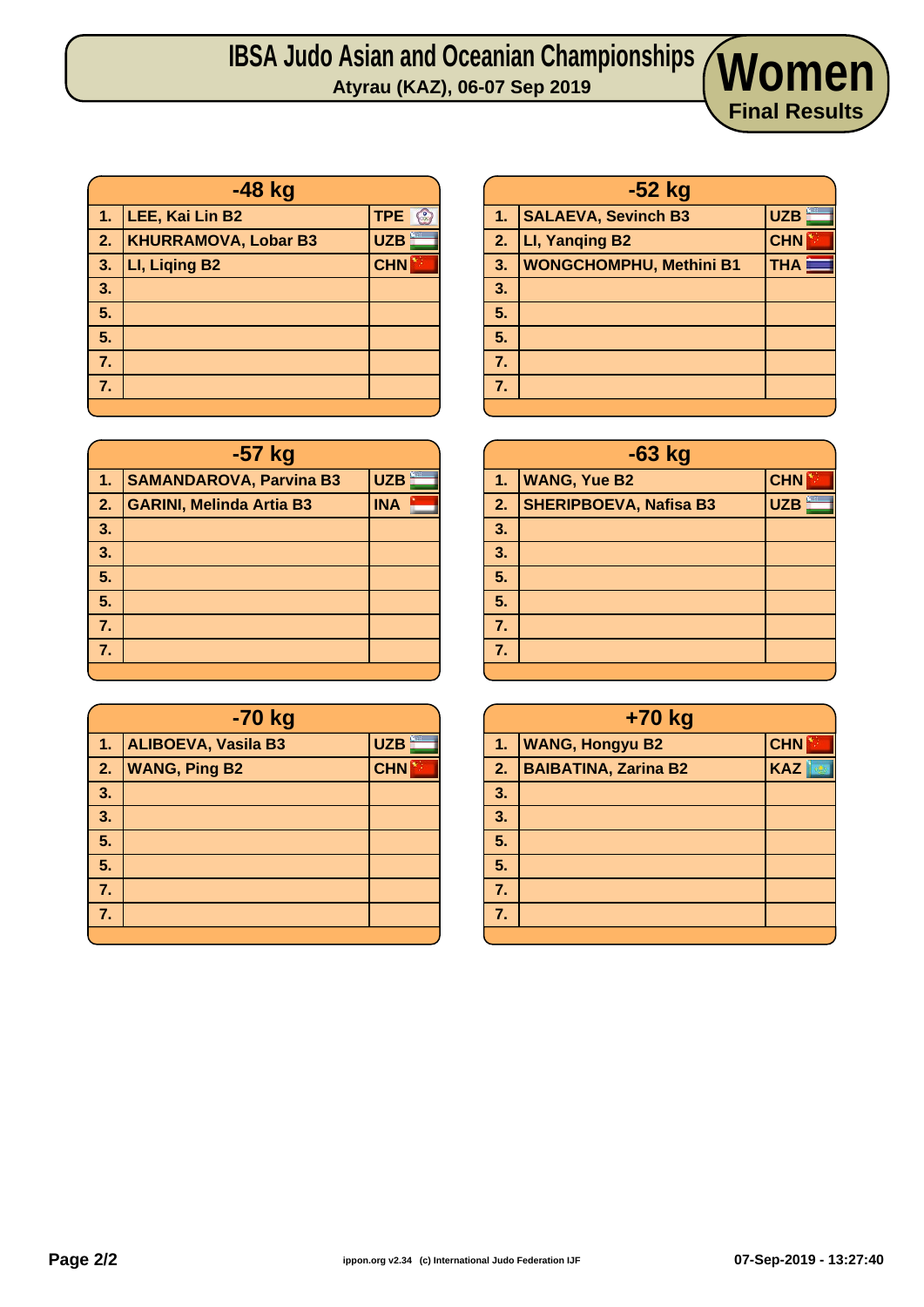# **IBSA Judo Asian and Oceanian Championships Atyrau (KAZ), 06-07 Sep 2019 Medals**



|     |              |            |                   | 1st place    | 2nd place    | 3rd place | 5th place      | 7th place      |
|-----|--------------|------------|-------------------|--------------|--------------|-----------|----------------|----------------|
| 1.  |              | <b>UZB</b> | <b>Uzbekistan</b> | 7            | $\mathbf{3}$ | 1         | 0              | 0              |
| 2.  |              | <b>CHN</b> | China             | 2            | 3            | 3         | 3              | 0              |
| 3.  | $\bullet$    | <b>IRI</b> | <b>Iran</b>       | $\mathbf{2}$ | 1            | 1         | 0              |                |
| 4.  |              | <b>KAZ</b> | Kazakhstan        | 1            | $\mathbf{2}$ | 3         | 3              |                |
| 5.  | $\mathbb{C}$ | <b>TPE</b> | Chinese Taipei    |              | 1            | 0         | 0              | 0              |
| 6.  |              | <b>JPN</b> | Japan             |              | $\mathbf{2}$ | 5         | 3              |                |
| 7.  |              | <b>INA</b> | Indonesia         |              | 1            | 0         | 0              | $\mathbf 0$    |
|     | 8.201        | <b>KOR</b> | Korea, South      |              |              | 1         | $\Omega$       | $\overline{2}$ |
| 8.  |              | <b>THA</b> | Thailand          |              |              | 1         | 0              | $\overline{2}$ |
| 10. |              | <b>MGL</b> | Mongolia          |              |              |           | $\overline{2}$ | 1              |
|     | 11. 米        | <b>AUS</b> | Australia         |              |              |           | 1              | 0              |
| 12. | $\circ$      | <b>IND</b> | India             |              |              |           |                | 2              |

13 nations in this event

12 nations with places 1st-7th ( = 92% )

9 nations with medals  $( = 69\%)$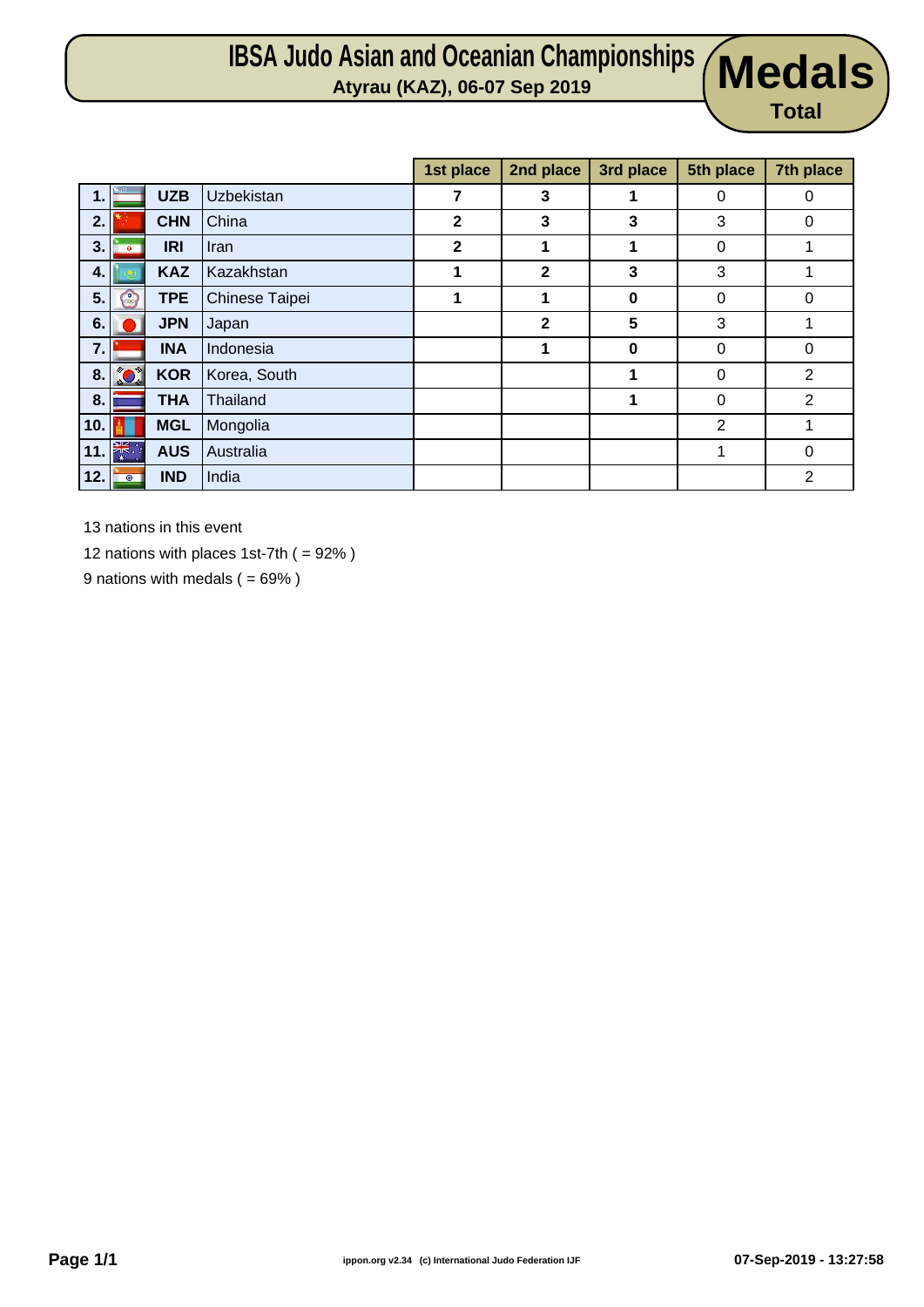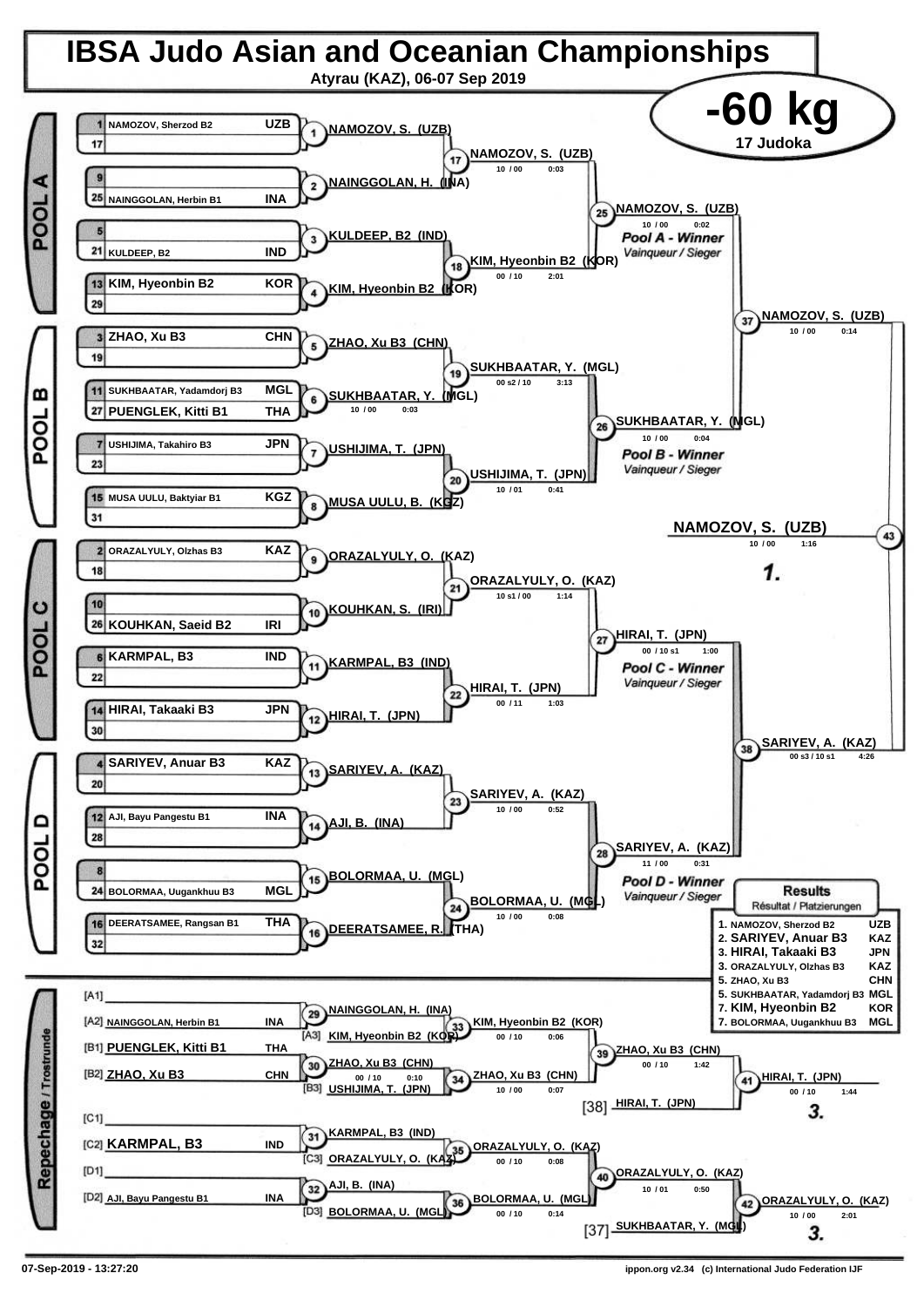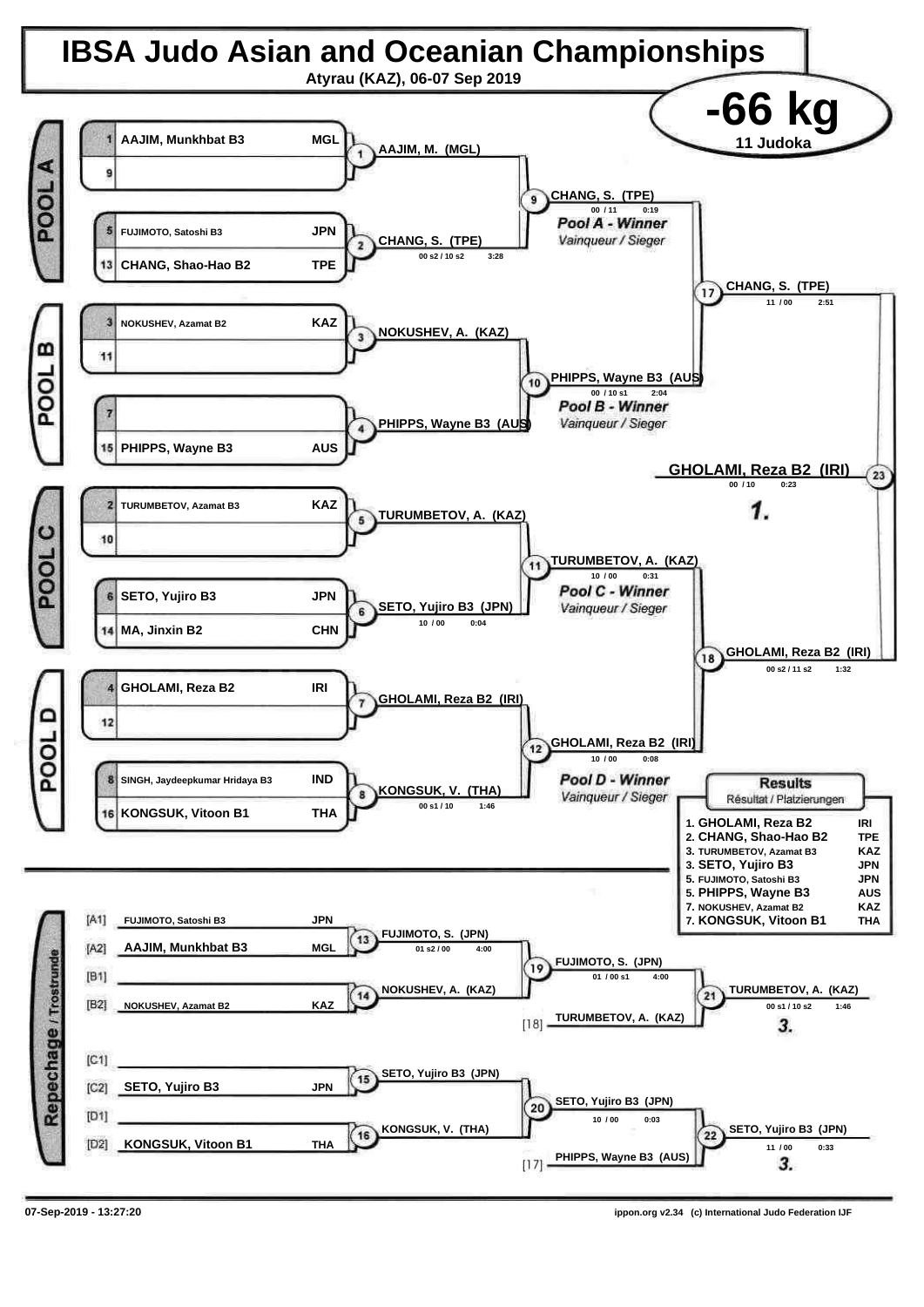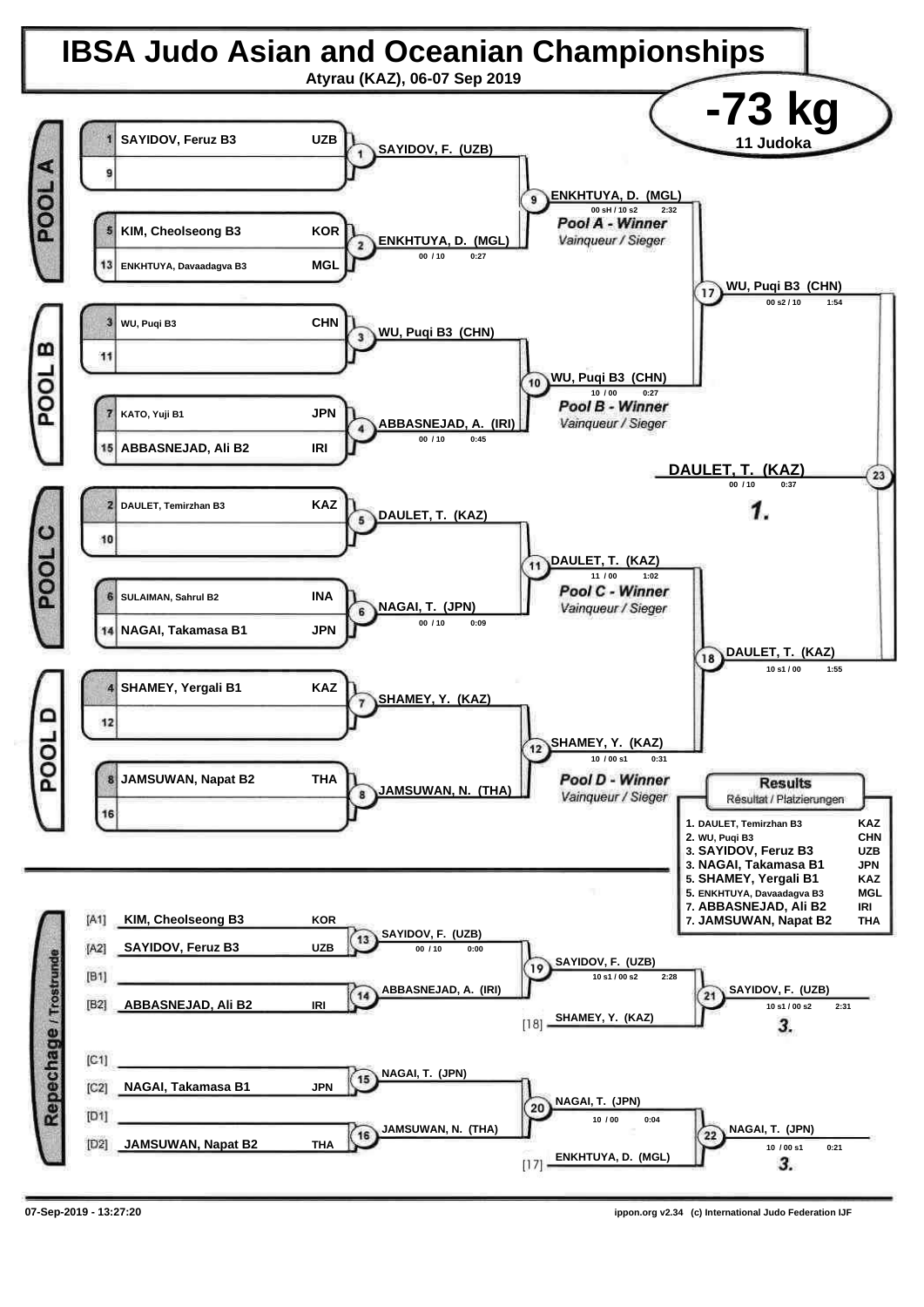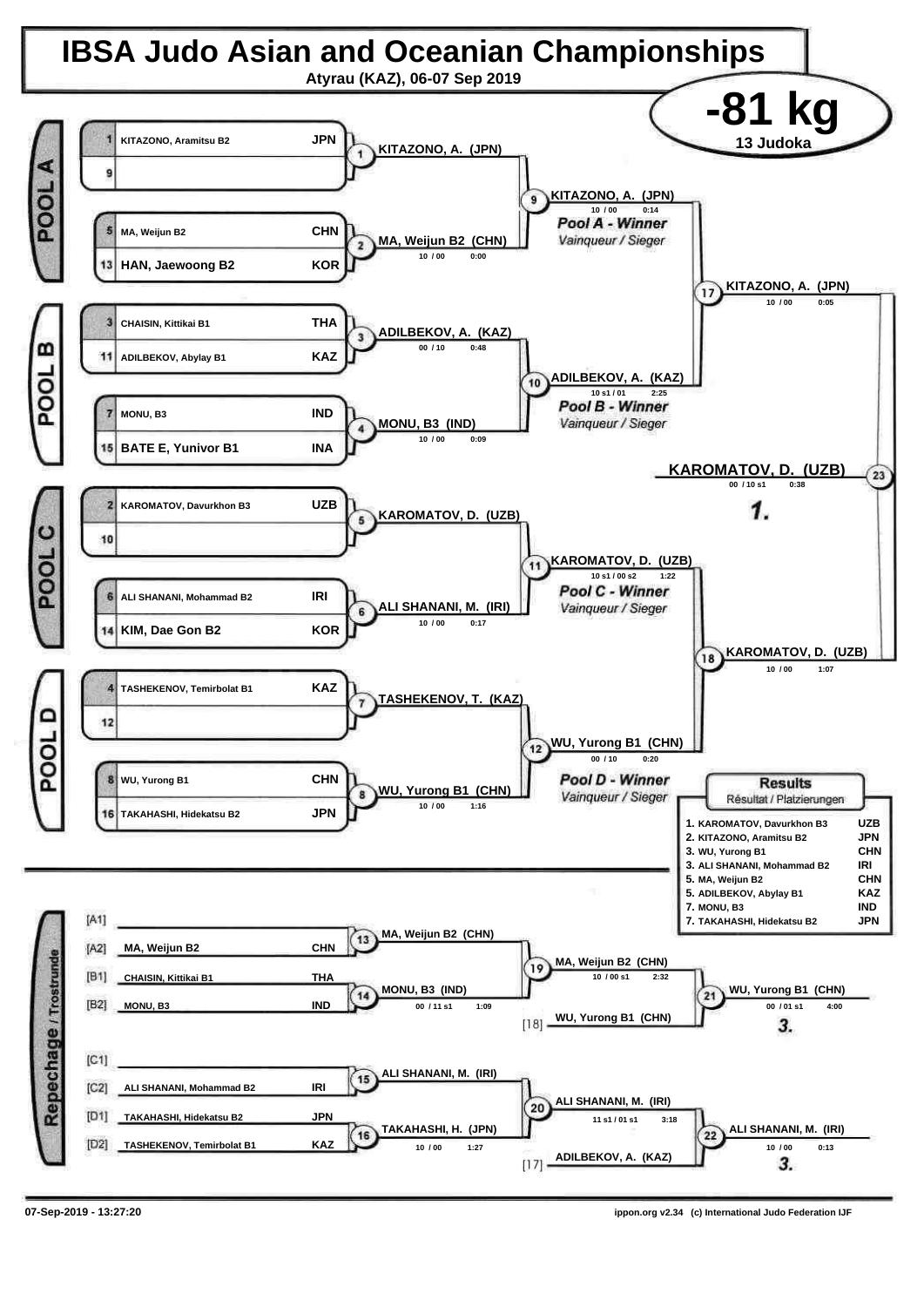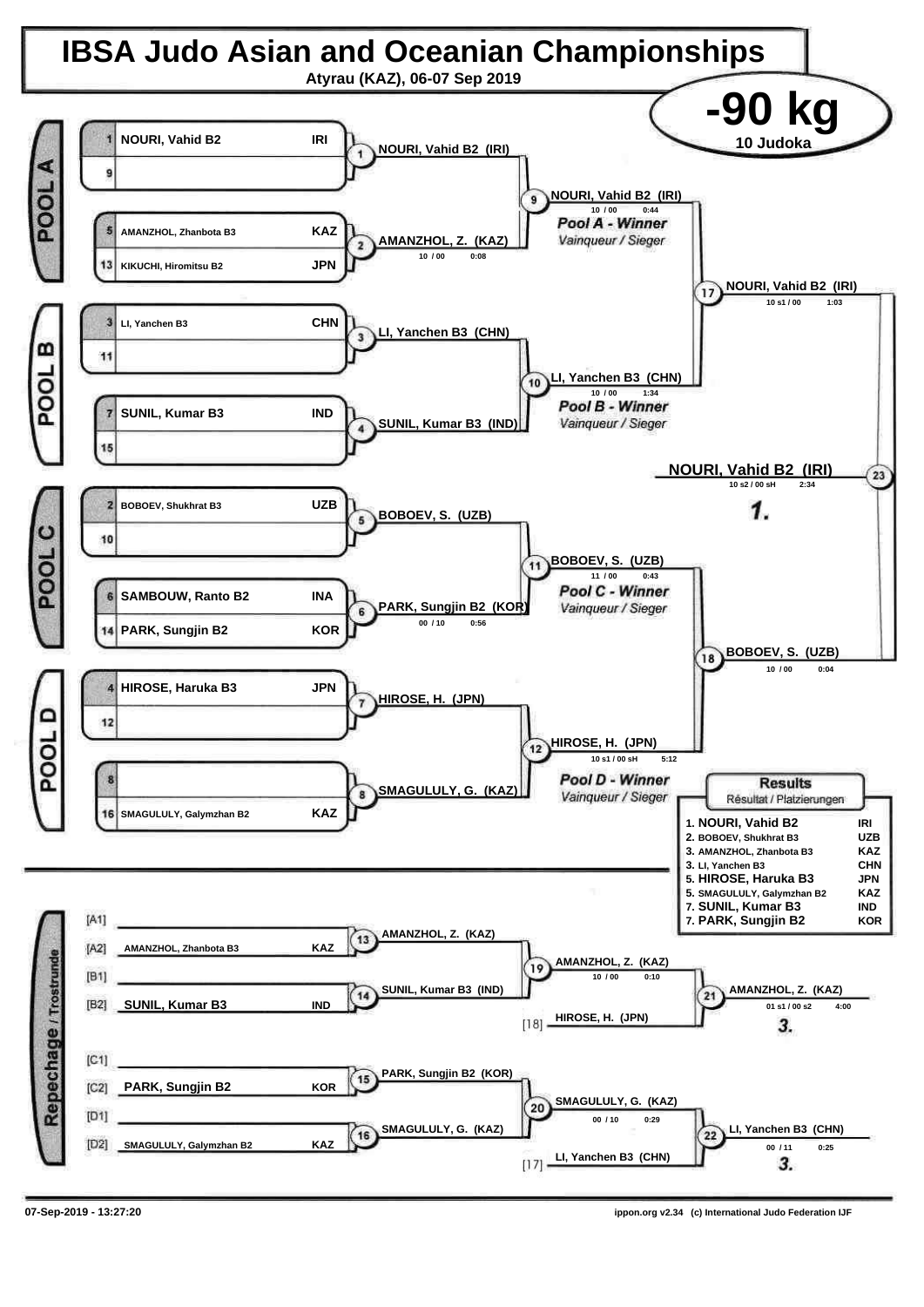## **IBSA Judo Asian and Oceanian Championships** Atyrau (KAZ), 06-07 Sep 2019<br>**42 Mars 100 KG**

|   |                                |            |   |      | n    |      | э    |           |  |
|---|--------------------------------|------------|---|------|------|------|------|-----------|--|
|   | <b>KHALILOV, Sharif B3</b>     | <b>UZB</b> |   | (10) | (10) | (10) | (10) | (40)      |  |
|   | <b>MATSUMOTO, Yoshikazu B1</b> | <b>JPN</b> |   |      | (10) | (10) | (10) | n<br>(30) |  |
| 3 | <b>ISHIKAWA, Shinsuke B2</b>   | <b>JPN</b> |   |      |      | (10) | (10) | (20)      |  |
|   | <b>UTEPOV, Yerlan B1</b>       | <b>KAZ</b> | U |      |      |      | (10) | (10)      |  |
| 5 | <b>KUMAR, Ramesh B3</b>        | <b>IND</b> |   |      |      |      |      | (0)       |  |

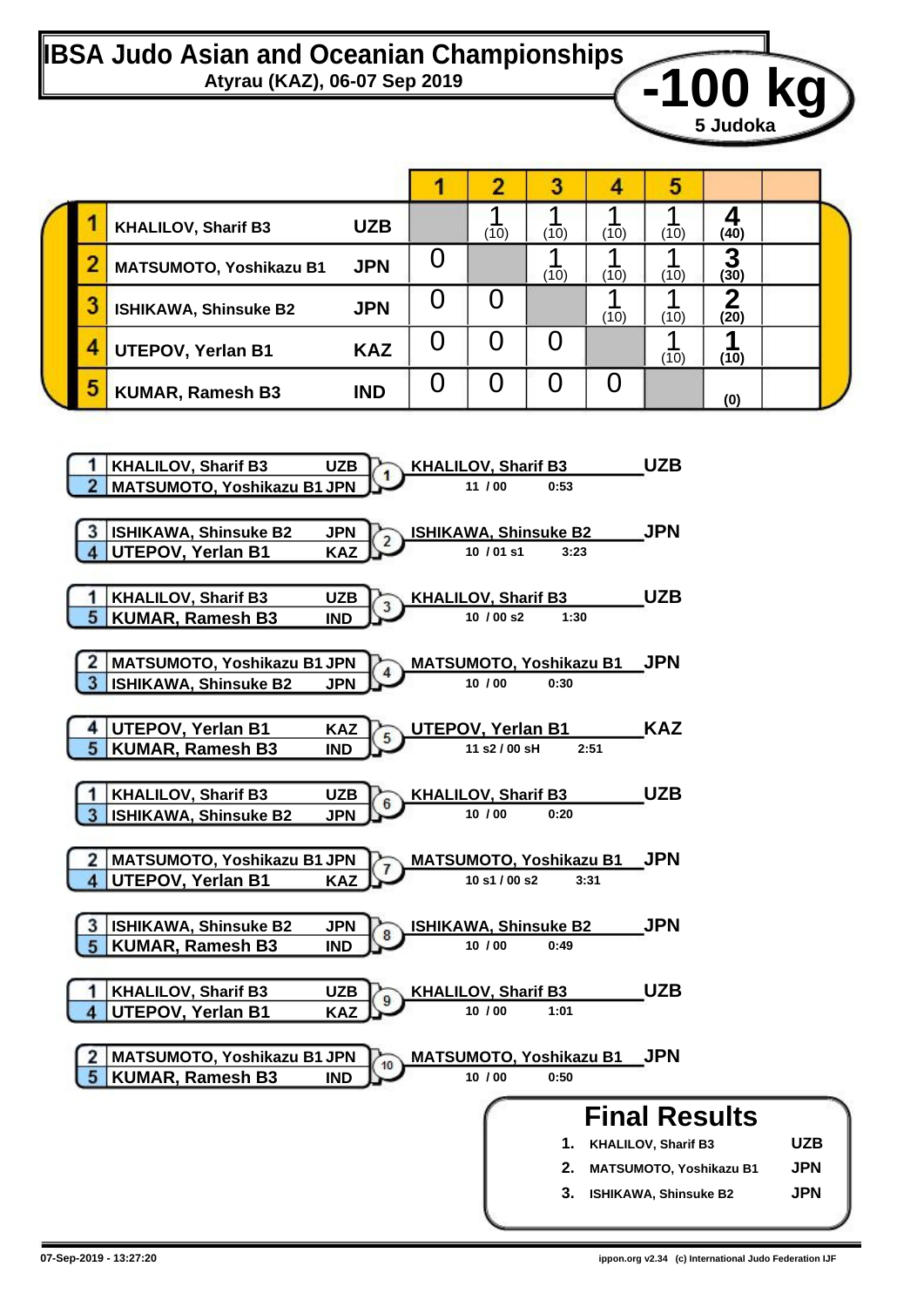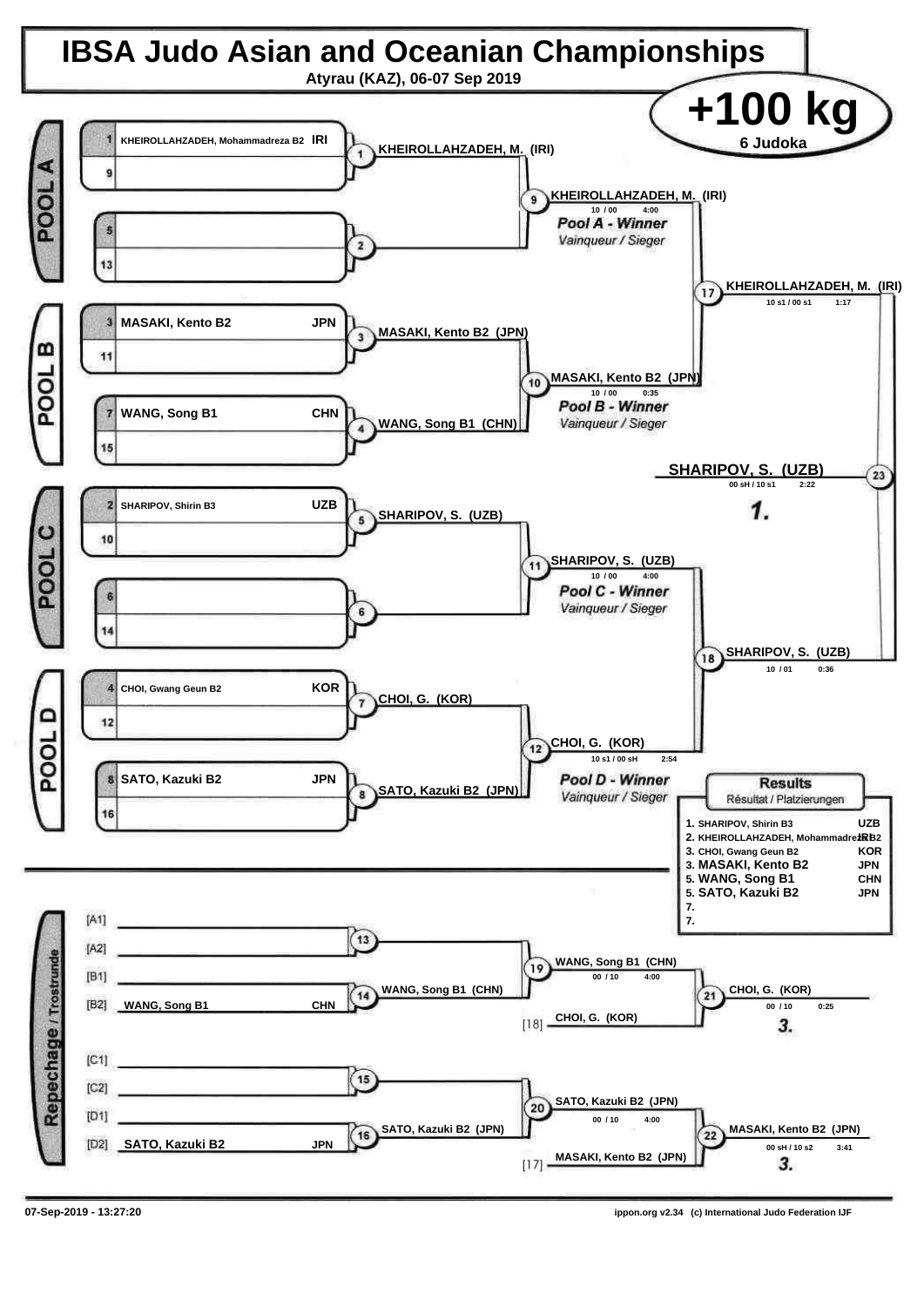

|   | LEE, Kai Lin B2             | TPE        |     |      | (10) | (10) | (20)           |  |  |
|---|-----------------------------|------------|-----|------|------|------|----------------|--|--|
|   | LI, Liqing B2               | <b>CHN</b> | (1) |      | (10) |      | (11)           |  |  |
| J | KOKILA, B3                  | <b>IND</b> | U   |      |      |      | $\overline{0}$ |  |  |
| л | <b>KHURRAMOVA, Lobar B3</b> | <b>UZB</b> |     | (10) | (10) |      | (20)           |  |  |



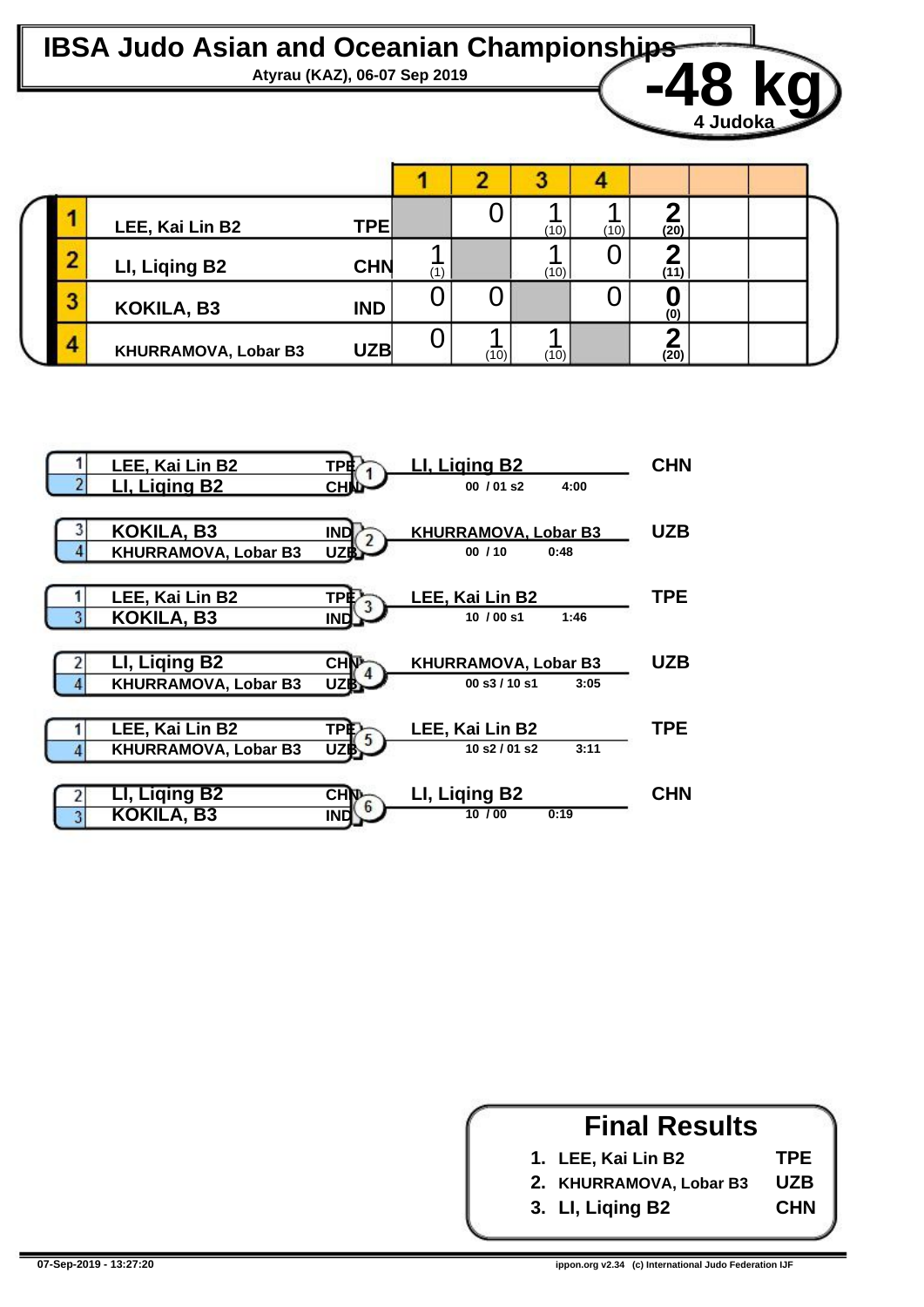Atyrau (KAZ), 06-07 Sep 2019<br> **Atyrau (KAZ), 06-07 Sep 2019** 

|   | <b>SALAEVA, Sevinch B3</b>     | <b>UZB</b> |   | (10) | (10) | (10) | (30) |  |
|---|--------------------------------|------------|---|------|------|------|------|--|
| œ | LI, Yanging B2                 | <b>CHN</b> |   |      | (10) | (10) | (20) |  |
| 3 | LIN, Chiao-Yuan B3             | <b>TPE</b> |   |      |      |      | (0)  |  |
| Δ | <b>WONGCHOMPHU, Methini B1</b> | <b>THA</b> | υ |      | (10) |      | (10) |  |



#### **Final Results**

**UZB CHN**

- **1. SALAEVA, Sevinch B3**
- **2. LI, Yanqing B2**
- **3. WONGCHOMPHU, Methini B1 THA**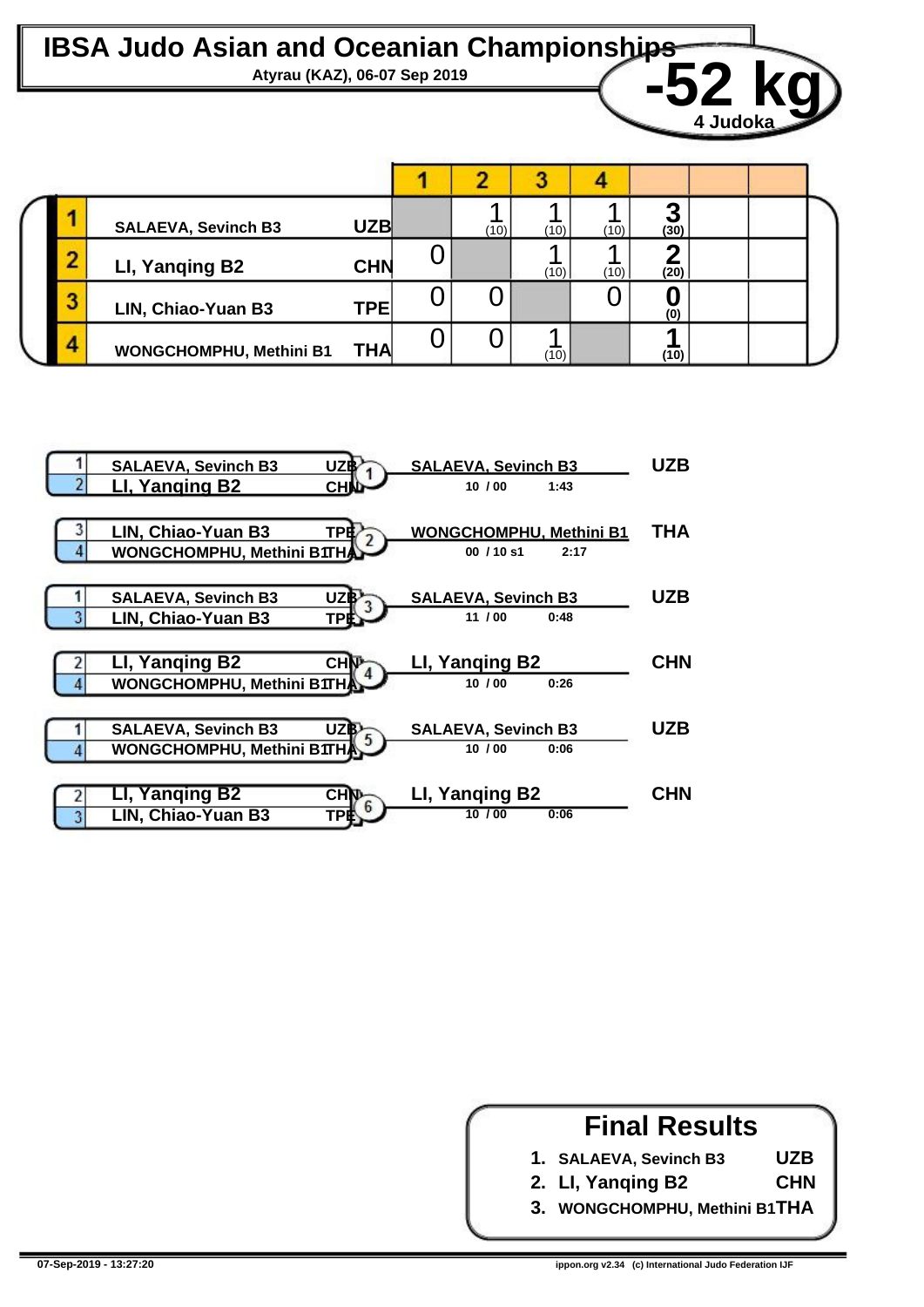Atyrau (KAZ), 06-07 Sep 2019<br> **-57 kg** 

# **BEST OF THREE**



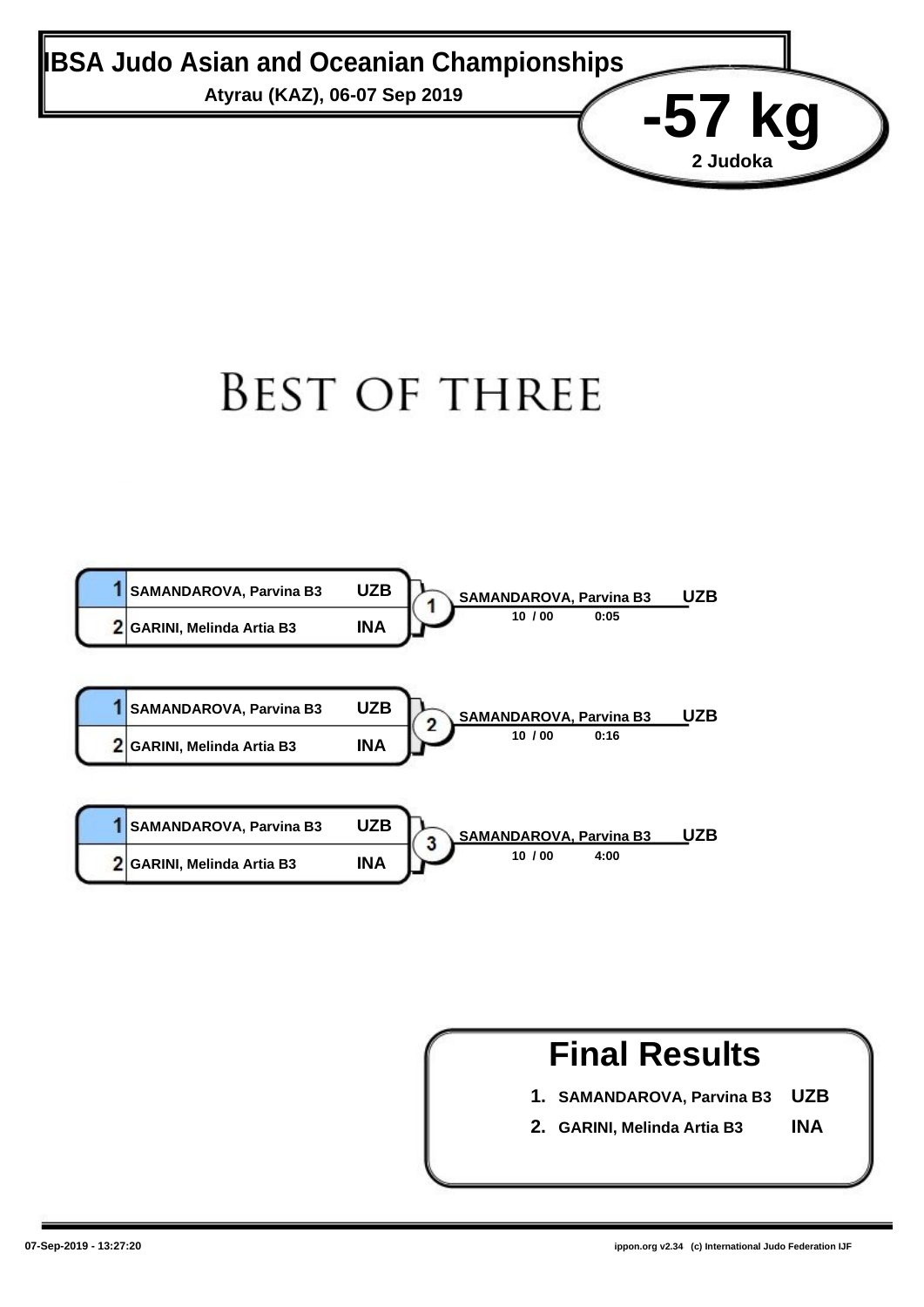

|   |                          |            |  | <b>Wins</b><br><b>Score</b> |  |
|---|--------------------------|------------|--|-----------------------------|--|
|   | SHERIPBOEVA, Nafisa B3   | <b>UZB</b> |  |                             |  |
|   | <b>WANG, Yue B2</b>      | <b>CHN</b> |  |                             |  |
| ш | <b>SHARMA, Poonam B2</b> | <b>IND</b> |  |                             |  |



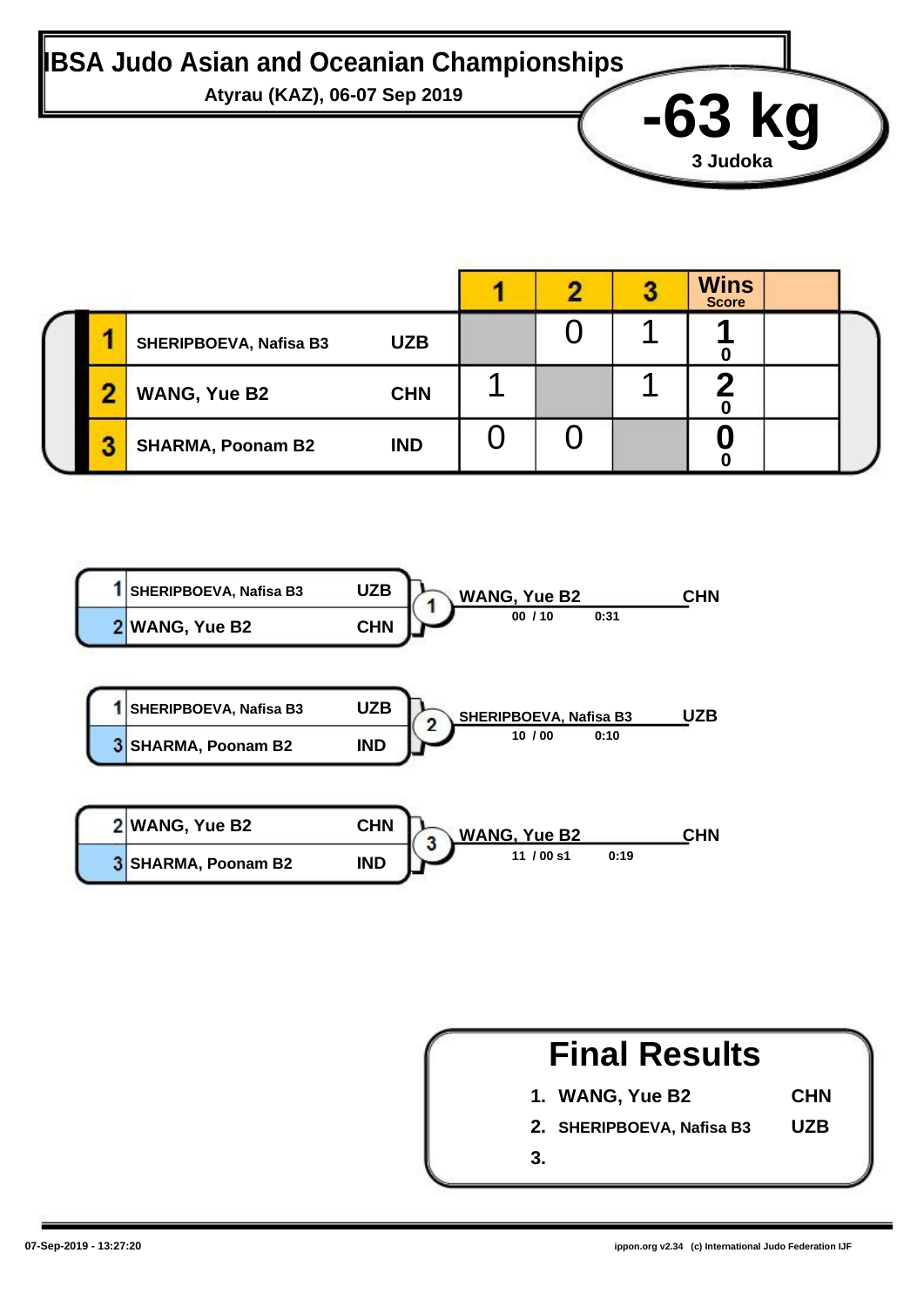Atyrau (KAZ), 06-07 Sep 2019<br>**-70 kg** 

# **BEST OF THREE**



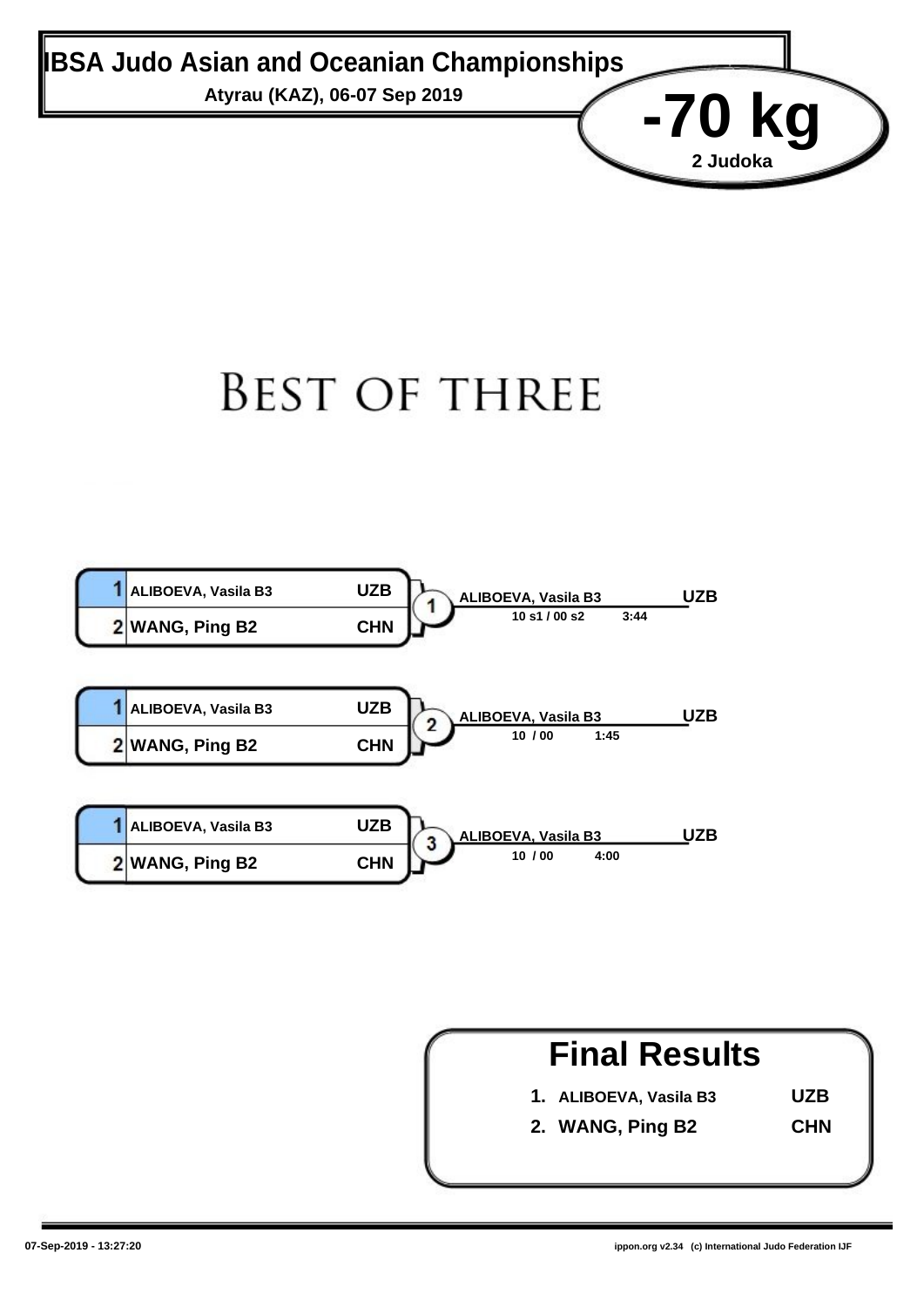# Atyrau (KAZ), 06-07 Sep 2019<br> **+70 kg**

|  |                                |            |  | <b>Wins</b><br><b>Score</b> |  |
|--|--------------------------------|------------|--|-----------------------------|--|
|  | <b>NYAMAA, Altantsetseg B2</b> | <b>MGL</b> |  |                             |  |
|  | <b>WANG, Hongyu B2</b>         | <b>CHN</b> |  |                             |  |
|  | <b>BAIBATINA, Zarina B2</b>    | <b>KAZ</b> |  |                             |  |



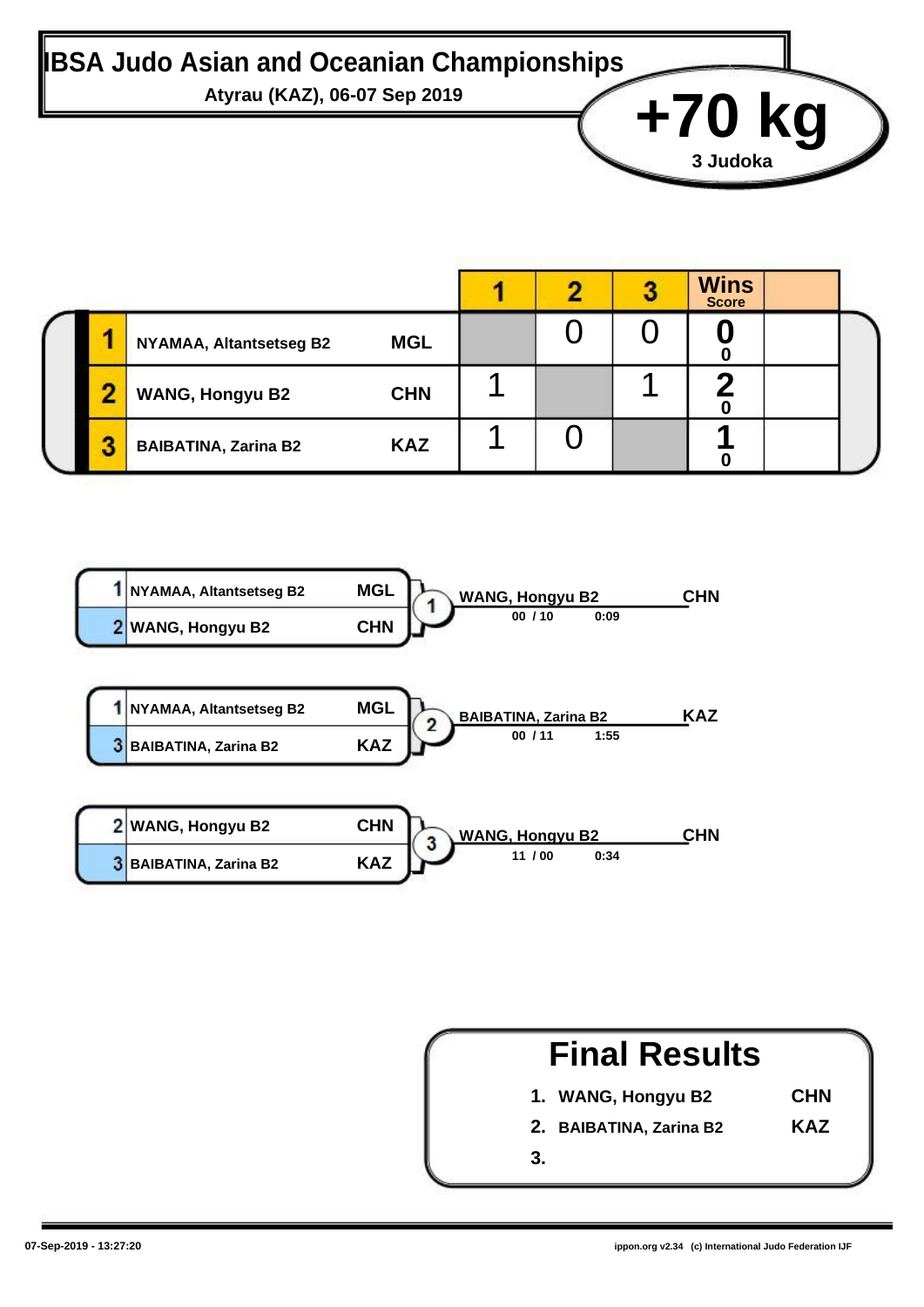